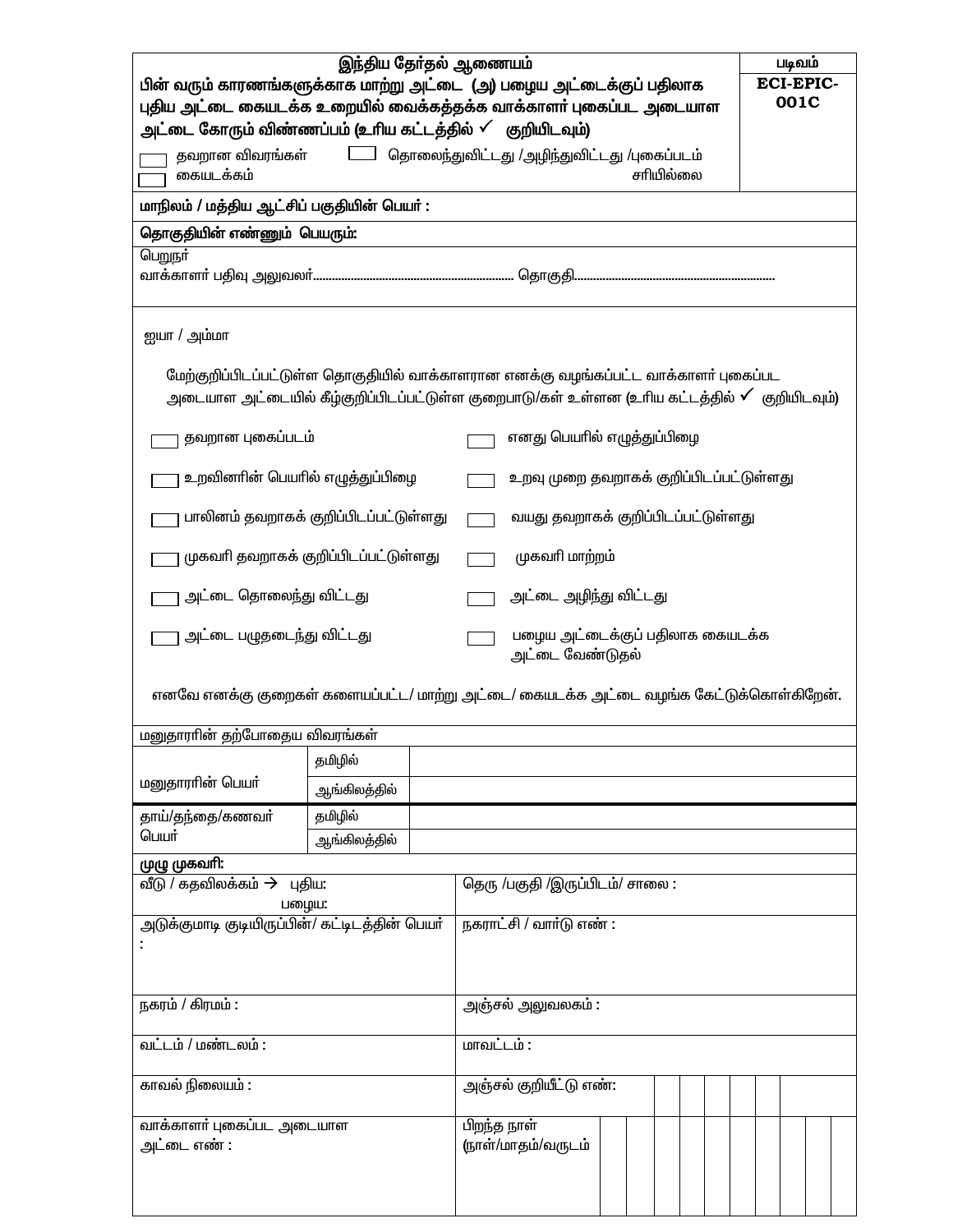| வாக்காளர் அடையாள அட்டையில் உள்ள விவரங்கள்                                                                                   |                                 |                                                                                                                                                                                                                                                                                                                                                                                                                                                                                              |                                                                                                                                                                                                                                                                                                                                                                                                                                                                                                                                                                                                                                                                                                                                                                                                                                                                                                                                                                                                                                                                                                                                     |  |  |  |  |  |  |  |
|-----------------------------------------------------------------------------------------------------------------------------|---------------------------------|----------------------------------------------------------------------------------------------------------------------------------------------------------------------------------------------------------------------------------------------------------------------------------------------------------------------------------------------------------------------------------------------------------------------------------------------------------------------------------------------|-------------------------------------------------------------------------------------------------------------------------------------------------------------------------------------------------------------------------------------------------------------------------------------------------------------------------------------------------------------------------------------------------------------------------------------------------------------------------------------------------------------------------------------------------------------------------------------------------------------------------------------------------------------------------------------------------------------------------------------------------------------------------------------------------------------------------------------------------------------------------------------------------------------------------------------------------------------------------------------------------------------------------------------------------------------------------------------------------------------------------------------|--|--|--|--|--|--|--|
| மனுதாரரின் பெயர்:                                                                                                           | தமிழில்                         |                                                                                                                                                                                                                                                                                                                                                                                                                                                                                              |                                                                                                                                                                                                                                                                                                                                                                                                                                                                                                                                                                                                                                                                                                                                                                                                                                                                                                                                                                                                                                                                                                                                     |  |  |  |  |  |  |  |
|                                                                                                                             | ஆங்கிலத்தில்                    |                                                                                                                                                                                                                                                                                                                                                                                                                                                                                              |                                                                                                                                                                                                                                                                                                                                                                                                                                                                                                                                                                                                                                                                                                                                                                                                                                                                                                                                                                                                                                                                                                                                     |  |  |  |  |  |  |  |
| தாய்/தந்தை/கணவா்                                                                                                            | தமிழில்                         |                                                                                                                                                                                                                                                                                                                                                                                                                                                                                              |                                                                                                                                                                                                                                                                                                                                                                                                                                                                                                                                                                                                                                                                                                                                                                                                                                                                                                                                                                                                                                                                                                                                     |  |  |  |  |  |  |  |
| பெயர்:                                                                                                                      | ஆங்கிலத்தில்                    |                                                                                                                                                                                                                                                                                                                                                                                                                                                                                              |                                                                                                                                                                                                                                                                                                                                                                                                                                                                                                                                                                                                                                                                                                                                                                                                                                                                                                                                                                                                                                                                                                                                     |  |  |  |  |  |  |  |
| முழு முகவரி :                                                                                                               |                                 |                                                                                                                                                                                                                                                                                                                                                                                                                                                                                              |                                                                                                                                                                                                                                                                                                                                                                                                                                                                                                                                                                                                                                                                                                                                                                                                                                                                                                                                                                                                                                                                                                                                     |  |  |  |  |  |  |  |
| வீடு / கதவிலக்கம்:                                                                                                          | தெரு /பகுதி /இருப்பிடம் / சாலை: |                                                                                                                                                                                                                                                                                                                                                                                                                                                                                              |                                                                                                                                                                                                                                                                                                                                                                                                                                                                                                                                                                                                                                                                                                                                                                                                                                                                                                                                                                                                                                                                                                                                     |  |  |  |  |  |  |  |
| அடுக்குமாடி குடியிருப்பின் / கட்டிடத்தின் பெயர்:                                                                            |                                 |                                                                                                                                                                                                                                                                                                                                                                                                                                                                                              |                                                                                                                                                                                                                                                                                                                                                                                                                                                                                                                                                                                                                                                                                                                                                                                                                                                                                                                                                                                                                                                                                                                                     |  |  |  |  |  |  |  |
|                                                                                                                             |                                 |                                                                                                                                                                                                                                                                                                                                                                                                                                                                                              |                                                                                                                                                                                                                                                                                                                                                                                                                                                                                                                                                                                                                                                                                                                                                                                                                                                                                                                                                                                                                                                                                                                                     |  |  |  |  |  |  |  |
| நகரம் / கிராமம் :                                                                                                           |                                 |                                                                                                                                                                                                                                                                                                                                                                                                                                                                                              | நுகராட்சி / வார்டு :                                                                                                                                                                                                                                                                                                                                                                                                                                                                                                                                                                                                                                                                                                                                                                                                                                                                                                                                                                                                                                                                                                                |  |  |  |  |  |  |  |
| வட்டம் / மண்டலம் :                                                                                                          | அஞ்சல் அலுவலகம் :               |                                                                                                                                                                                                                                                                                                                                                                                                                                                                                              |                                                                                                                                                                                                                                                                                                                                                                                                                                                                                                                                                                                                                                                                                                                                                                                                                                                                                                                                                                                                                                                                                                                                     |  |  |  |  |  |  |  |
|                                                                                                                             |                                 | மாவட்டம் :                                                                                                                                                                                                                                                                                                                                                                                                                                                                                   |                                                                                                                                                                                                                                                                                                                                                                                                                                                                                                                                                                                                                                                                                                                                                                                                                                                                                                                                                                                                                                                                                                                                     |  |  |  |  |  |  |  |
| காவல் நிலையம் :                                                                                                             |                                 |                                                                                                                                                                                                                                                                                                                                                                                                                                                                                              |                                                                                                                                                                                                                                                                                                                                                                                                                                                                                                                                                                                                                                                                                                                                                                                                                                                                                                                                                                                                                                                                                                                                     |  |  |  |  |  |  |  |
|                                                                                                                             |                                 |                                                                                                                                                                                                                                                                                                                                                                                                                                                                                              | எண்:                                                                                                                                                                                                                                                                                                                                                                                                                                                                                                                                                                                                                                                                                                                                                                                                                                                                                                                                                                                                                                                                                                                                |  |  |  |  |  |  |  |
| வாக்காளர் புகைப்பட அடையாள<br>அட்டை எண் :                                                                                    |                                 |                                                                                                                                                                                                                                                                                                                                                                                                                                                                                              | வயது:                                                                                                                                                                                                                                                                                                                                                                                                                                                                                                                                                                                                                                                                                                                                                                                                                                                                                                                                                                                                                                                                                                                               |  |  |  |  |  |  |  |
| விண்ணப்பதாரின் / வாக்காளரின் புகைப்படம்                                                                                     |                                 |                                                                                                                                                                                                                                                                                                                                                                                                                                                                                              |                                                                                                                                                                                                                                                                                                                                                                                                                                                                                                                                                                                                                                                                                                                                                                                                                                                                                                                                                                                                                                                                                                                                     |  |  |  |  |  |  |  |
| பாஸ்போர்ட் அளவுள்ள<br>(அதாவது 3.5 செ.மீ x 3.5<br>செ.மீ) வண்ணப்<br>புகைப்படத்தினை<br>ஒட்டவும்<br>(கையெழுத்து இட<br>வேண்டாம்) |                                 | பாஸ்போர்ட் அளவுள்ள<br>வாக்காளர் புகைப்பட அடையாள அட்டை மற்றும் புகைப்பட<br>(அதாவது 3.5 செ.மீ x 3.5<br>வாக்காளா் பட்டியல் தயாாிப்பதற்காக, என்னுடைய சொந்த<br>செ.மீ) வண்ணப்<br>செலவில் இரு பாஸ்போர்ட் அளவு புகைப்படங்கள் ஒரு<br>புகைப்படத்தினை<br>புகைப்படத்தின் மீது குறுக்காக கையொப்பமிட்டும், மற்றொன்றின்<br>ஒட்டவும் விண்ணப்பத்தின்<br>மீதும் புகைப்படத்தின் மீதும்<br>மீது கையொப்பமிடாமலும் அதற்கென உரிய இடத்தில்<br>பதியுமாறு புகைப்படத்தின்<br>ஒட்டப்பட்டுள்ளன<br>குறுக்கே கையொப்பமிடவும் |                                                                                                                                                                                                                                                                                                                                                                                                                                                                                                                                                                                                                                                                                                                                                                                                                                                                                                                                                                                                                                                                                                                                     |  |  |  |  |  |  |  |
| (வழங்கப்பட்டிருப்பின்)<br>(குறிப்பு:                                                                                        |                                 |                                                                                                                                                                                                                                                                                                                                                                                                                                                                                              | <b>1. புகைப்படத்திற்கான ஆதாரம்</b> — கடவுச்சீட்டு (பாஸ்கோர்ட்) ஒட்டுநர் உரிமம், வருமானவரி நிரந்தரக் கணக்கு<br>அட்டை எண். மாநில/ மத்திய அரசு, பொதுத்துறை நிறுவனங்கள், பப்ளிக் லிமிடெட் கம்பெனிகள்<br>பணியாளா்களுக்கு வழங்கிய புகைப்பட அடையாள அட்டை, பதிவு செய்யப்பட்ட சொத்து பத்திரங்கள்,<br>பொதுத்துறை வங்கி/அஞ்சலகம் வழங்கிய புகைப்படத்துடன் கூடிய பாஸ்புத்தகம், அங்கீகாிக்கப்பட்ட கல்வி<br>நிறுவனங்கள் வழங்கிய மாணவர் அடையாள அட்டை, ஆதிதிராவிடர்/ பழங்குடியினர்/ ஏனைய பிற்படுத்தப்பட்ட<br>வகுப்பினருக்கான சான்றிதழ், ஓய்வூதிய ஆவணங்கள், இரயில்வே அடையாள அட்டைகள், சுதந்திர போராட்ட<br>தியாகிகளுக்கான அடையாள அட்டை, ஆயுத உரிமம், உடல் ஊனமுற்றோருக்கான சான்றிதழ், தொழிலாளா்<br>நல அமைச்சகம், பீடி தொழிலாளா்களுக்கு வழங்கிய அடையாள அட்டை, தேசிய ஊரக வேலைவாய்ப்பு உறுதித்<br>திட்டத்தின் கீழ் வழங்கப்பட்ட வேலைவாய்ப்பு அட்டைகள், வாக்காளர் புகைப்பட அடையாள அட்டை<br>புகைப்படத்தையும், பிறந்த தேதியையும் சாிபாா்ப்பதற்காக, புகைப்படத்துடன் கூடிய மேற்கூறிய<br>ஆவணங்களில் ஏதேனுமொன்றின் ஒளிநகலை இத்துடன் இணைக்கவும்.  ஆவணத்தில் தானே<br>சான்றொப்பமிட்டிருந்தால், இப்படிவத்தை, நேரடியாக அளிக்கும் சமயத்தில், அதன் மூல நகலைக் காட்டவும்.) |  |  |  |  |  |  |  |
| <u>உறுதிமொழி</u>                                                                                                            |                                 |                                                                                                                                                                                                                                                                                                                                                                                                                                                                                              | மேலே குறிப்பிடப்பட்ட அனைத்தும் உண்மை என்று உறுதி கூறுகிறேன்.  மேலும் தவறான தகவல்கள்<br>அளிக்கும் பட்சத்தில் என் மீது சட்டப்படி நடவடிக்கை எடுக்கப்படும் என்பதனையும் நான் அறிவேன்.                                                                                                                                                                                                                                                                                                                                                                                                                                                                                                                                                                                                                                                                                                                                                                                                                                                                                                                                                    |  |  |  |  |  |  |  |

விண்ணப்பதாரா் / வாக்காளா் கையொப்பம் (அ) இடதுகை பெருவிரல் ரேகை

இடம்: <u>தேதி:</u>